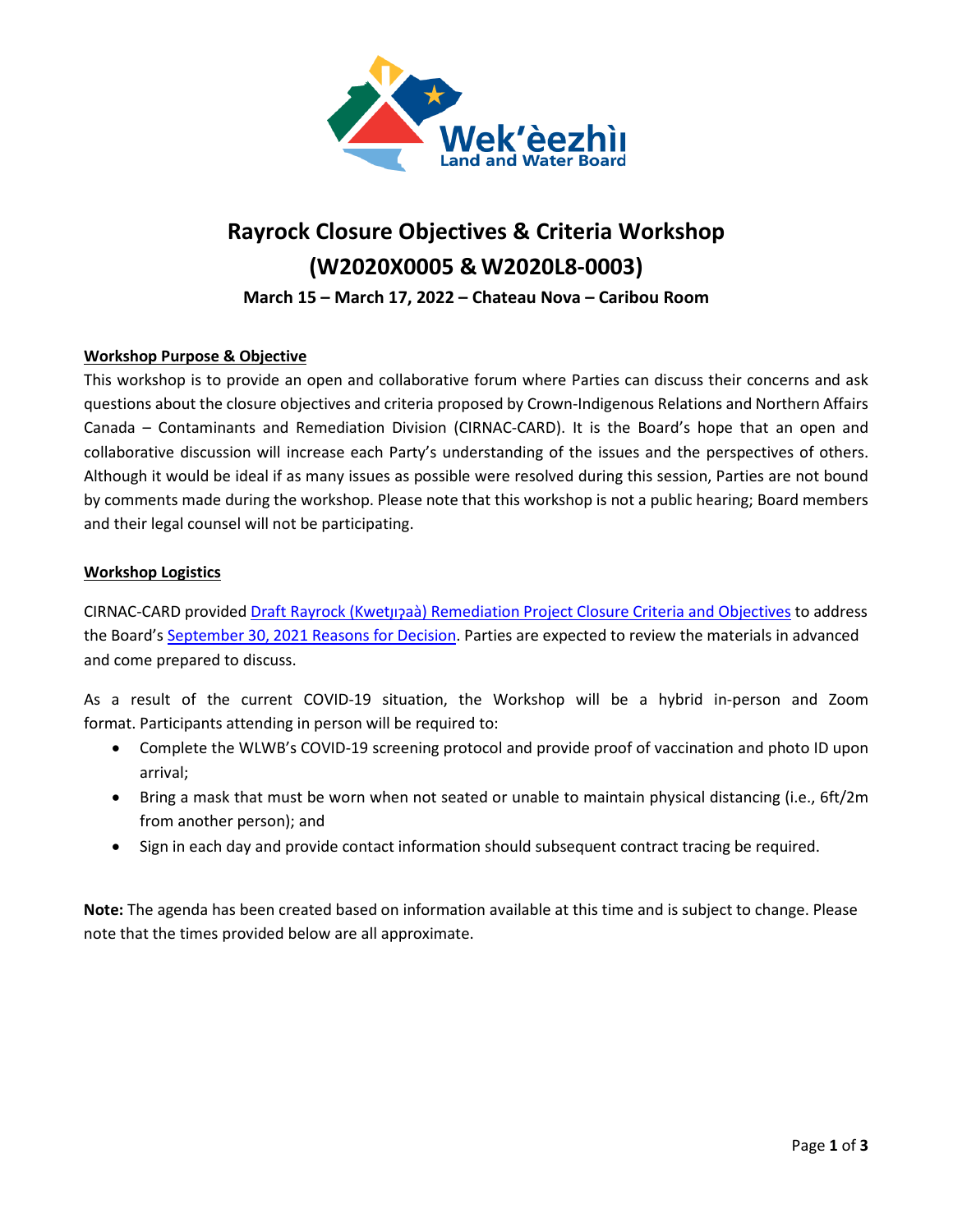

## **Agenda**

# **Day 1: March 15, 2022**

| <b>TIME (MST)</b> | <b>TOPIC</b>                                                                                                                                                                                                                                                                                                                                                 | <b>LEAD</b> |
|-------------------|--------------------------------------------------------------------------------------------------------------------------------------------------------------------------------------------------------------------------------------------------------------------------------------------------------------------------------------------------------------|-------------|
| $8:45 - 9:00$ am  | Arrival (coffee and snacks will be provided)                                                                                                                                                                                                                                                                                                                 |             |
| $9:00 - 9:05$ am  | <b>Opening Prayer</b>                                                                                                                                                                                                                                                                                                                                        | <b>WLWB</b> |
| $9:05 - 9:15$ am  | Introductions, Health and Safety, and Overview of Workshop<br><b>Objectives and Agenda</b>                                                                                                                                                                                                                                                                   | <b>WLWB</b> |
| $9:15 - 9:45$ am  | Board closure guidelines and overview of Rayrock Remediation<br>Project                                                                                                                                                                                                                                                                                      | CIRNAC-CARD |
| $9:45 - 11:45$ am | <b>Draft Closure Objectives</b><br>Site-wide<br>Waste Rock, Contaminated Sediments, and Impacted Soils<br>Legacy Mine Infrastructure & Debris<br><b>Confined Disposal Facility (CDF)</b><br>$\overline{\phantom{a}}$<br><b>Water Treatment</b><br><b>Remediation Camp Infrastructure</b><br><b>Quarries and Borrow Areas</b><br><b>Transportation Routes</b> | CIRNAC-CARD |
| $11:45 - 1:00$ pm | LUNCH (not provided)                                                                                                                                                                                                                                                                                                                                         |             |
| $1:00 - 3:45$ pm  | Draft Closure Objectives (cont.)                                                                                                                                                                                                                                                                                                                             | CIRNAC-CARD |
| $3:45 - 4:00$ pm  | Review of Actions from the Day                                                                                                                                                                                                                                                                                                                               | CIRNAC-CARD |

# **Day 2: March 16, 2022**

| TIME (MST)        | <b>TOPIC</b>                                                                                                                                                                                                                                                                                        | <b>LEAD</b> |
|-------------------|-----------------------------------------------------------------------------------------------------------------------------------------------------------------------------------------------------------------------------------------------------------------------------------------------------|-------------|
| $8:45 - 9:00$ am  | Arrival (coffee and snacks will be provided)                                                                                                                                                                                                                                                        |             |
| $9:00 - 9:15$ am  | Introductions and Recap from Day 1                                                                                                                                                                                                                                                                  | <b>WLWB</b> |
| $9:15 - 11:45$ am | Draft Closure Criteria<br>Site-wide<br>$\qquad \qquad \blacksquare$<br>Waste Rock, Contaminated Sediments, and Impacted Soils<br>$\overline{\phantom{a}}$<br>Legacy Mine Infrastructure & Debris<br>$\overline{\phantom{a}}$<br><b>Confined Disposal Facility (CDF)</b><br>$\overline{\phantom{a}}$ | CIRNAC-CARD |
| $11:45 - 1:00$ pm | LUNCH (not provided)                                                                                                                                                                                                                                                                                |             |
| $1:00 - 3:45$ pm  | Draft Closure Criteria (cont.)                                                                                                                                                                                                                                                                      | CIRNAC-CARD |
| $3:45 - 4:00$ pm  | Review of Actions from the Day                                                                                                                                                                                                                                                                      | CIRNAC-CARD |